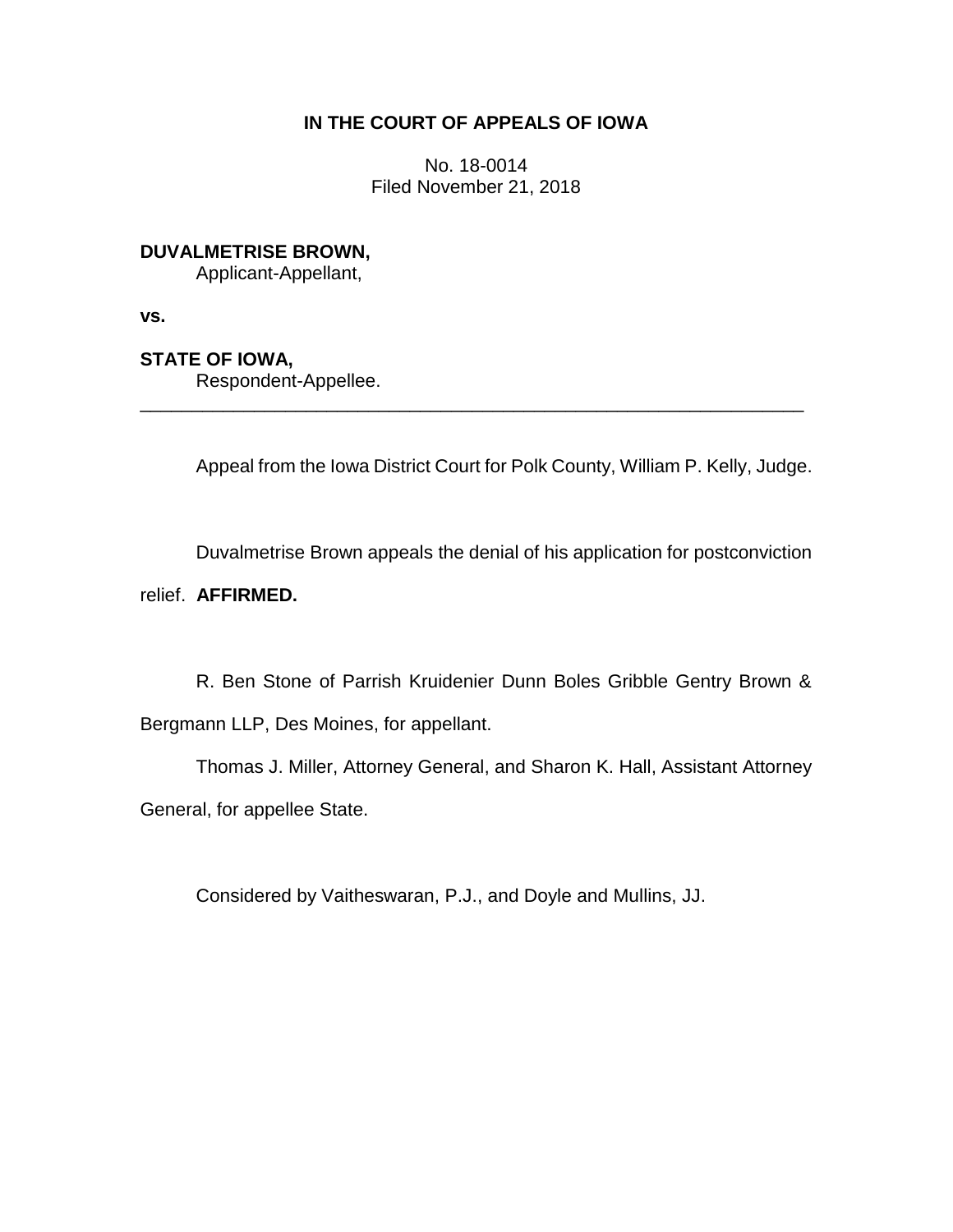#### **VAITHESWARAN, Presiding Judge.**

Des Moines narcotics officers executed a search warrant on an apartment and discovered seven rocks of crack cocaine behind a couch. A jury found Duvalmetrise Brown guilty of possession of crack cocaine with intent to deliver.

On direct appeal, this court rejected Brown's challenge to the sufficiency of the evidence. *State v*. *Brown*, No. 10-0988, 2011 WL 2420799, at \*3–5 (Iowa Ct. App. June 15, 2011) ("[W]e conclude the facts of this case are sufficient to find that Brown was in possession, or aided and abetted one who was in possession, of a controlled substance with intent to deliver."). We cited several pieces of evidence, including Brown's statement that "he did not know 'who threw that crack behind the couch' before being informed where the officers found the crack cocaine." *Id*. at \*1.

Brown filed several postconviction-relief applications, which he supplemented with an "amended and consolidated application." At an evidentiary hearing, he sought to establish that officers told him about the crack cocaine behind the couch before he made the incriminating statement. The State objected to the testimony on relevancy grounds. In response, Brown's attorney asserted:

The issue is: Were these officers questioned as to if it was possible the couch was moved and Mr. Brown saw it prior to making that statement and, therefore, made it; or if another officer, or this officer, made a statement regarding—saying, "Hey, there's some crack behind this couch" prior to Mr. Brown making that statement.

The postconviction court ruled defense counsel "can ask [the officers] those two questions that you just asked."

Counsel proceeded to question several officers. Following the hearing, the postconviction court denied the application. Brown appealed.

2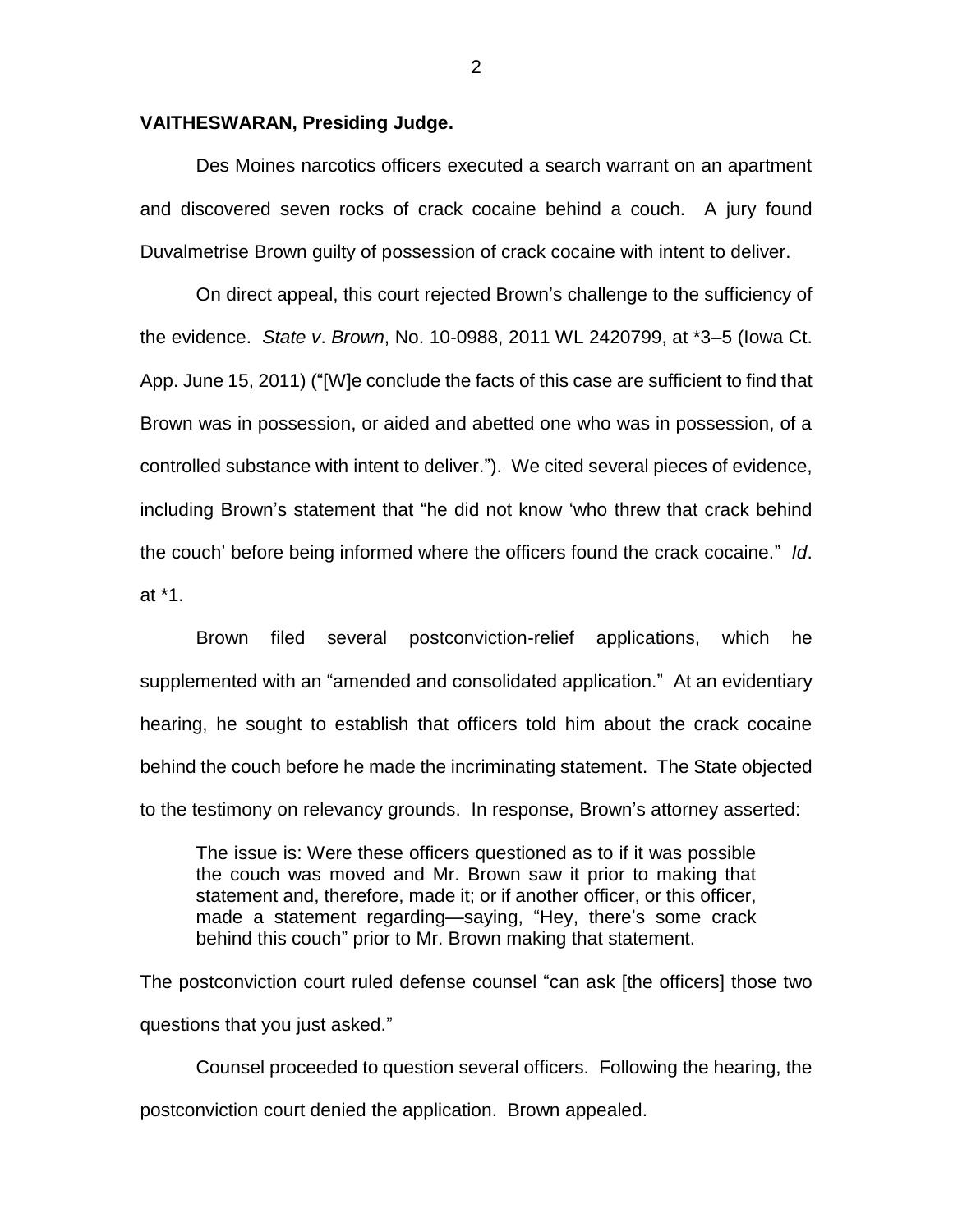Brown contends his trial attorney was ineffective in failing to cross-examine the officers about his location in the apartment and whether he could have "seen the drugs from his vantage point" or "overheard police say where it had been found." In his view, "the postconviction court erred in barring as irrelevant testimony needed to prove that the ineffectiveness of trial counsel was prejudicial." Brown must show (1) counsel breached an essential duty and (2) prejudice resulted. *Strickland v*. *Washington*, 466 U.S. 668, 687 (1984).

As noted, the postconviction court allowed Brown's postconviction attorney to ask the precise questions he sought to ask. Counsel questioned four officers about whether Brown's trial attorney cross-examined them on the following two topics: (1) if it was possible Brown observed the crack cocaine behind the couch before making his incriminating statement, and (2) if it was possible an officer stated, "There's some crack here" before Brown made his incriminating statement. The four officers either answered in the negative or said they did not recall. In short, the postconviction court did what Brown claims the court should have done.

The trial record also does not assist Brown because the evidence he claims his trial attorney should have introduced was admitted, albeit not at his attorney's request. Specifically, the prosecutor asked an officer, "Did you advise the defendant of the location of the crack cocaine?" The officer responded, "No, I did not." He asked again, "During the course of your conversation, did you state that the crack cocaine was behind the couch?" The officer again responded, "No I did not." Because the evidence was already in the record, Brown's trial attorney did not breach an essential duty in failing to ask the questions.

3